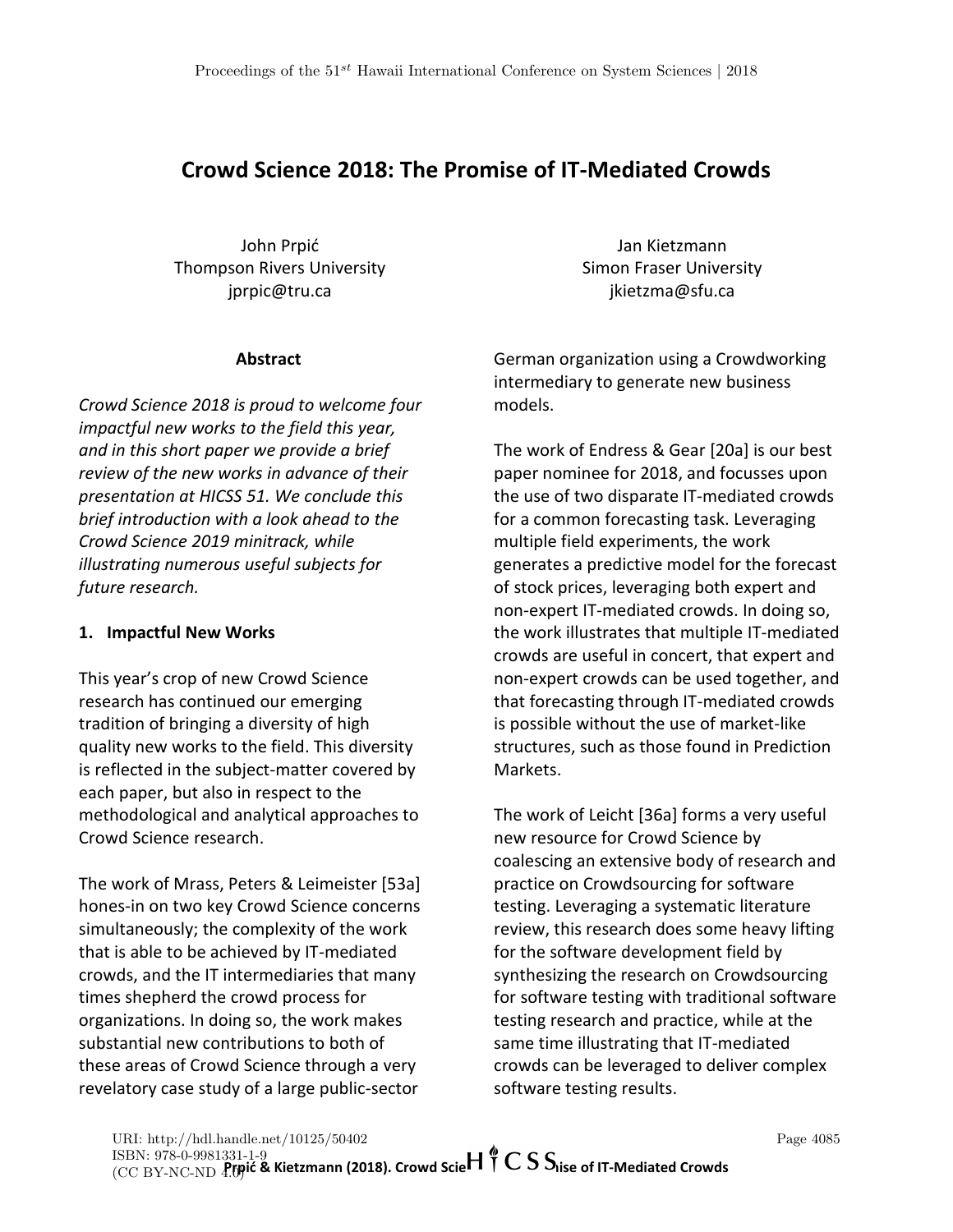Last, but most certainly not least, is the work of Lipusch et al [38a] who round out our contributions for the year, by bringing much needed conceptual development to Crowd Science, and the sub-field of Crowdfunding in particular. The work focusses on rewardbased Crowdfunding, and illustrates that these IT-mediated crowds can be leveraged for purposes beyond simple funding, and more specifically to co-create innovation for entrepreneurs. So, where our work by Endress & Gear [20a] illustrates that multiple IT-mediated crowds can be used for a single purpose, the work by Lipusch et al [38a] provides powerful evidence of the same ITmediated crowd being used for both funding and innovation purposes.

### *2.* **Crowd Science 2019**

From the perspective of this mini-track, ITmediated crowd phenomena can be found in these areas of research; Crowdsourcing [11- 14, 18, 64, 64b], Crowd Finance (Crowdfunding, Blockchains, Distributed Ledgers) [8, 21, 50, 64a], Prediction Markets [6, 23], Citizen Science [17, 71], Open Innovation & Tournament platforms [5, 9, 15, 16, 27, 53], Social Media for resource creation [30-32], Wikis & Wikipedia [39, 40, 72, 75], Big Data from Crowds [3], Spatial Crowdsourcing (Sharing/Gig Economy) [57], Situated/IoT Crowdsourcing [57], Wearables Crowdsourcing [57], IT-mediated Collective Intelligence [37, 42, 57]

We encourage new empirical and theoretical submissions from social, economic, technical and organizational scholars, investigating these phenomena in a variety of contexts, including: Health Care [49, 52, 61a], law [74], Education [4, 19, 22, 38, 47, 48, 54, 62], Governance & Policy [2, 14, 35, 43, 44, 45,

61, 70], Smart Cities & GIS, Entrepreneurship, User Innovation [68, 69], Institutional and Strategic perspectives, and International Business and Development perspectives [10].

Topics of interest for the minitrack include:

- Human computation, micro-tasking and virtual labour markets [26, 46, 67].
- Crowdsourced contests, their design and efficacy [9, 15, 16, 27].
- Gamification in IT-mediated crowds [29, 51, 65, 66].
- IT-mediated crowds and law/intellectual property [74].
- IT-mediated crowds for invention and commercialization [1, 7, 9, 16, 27, 33, 34, 41].
- Business models of IT-mediated crowd companies and startups.
- The economics of IT-mediated crowds.
- The knowledge dynamics of ITmediated crowds [24, 25, 77].
- IT-mediated crowds and 3D printing.
- Wearables & Sensors in, and as crowds [57].
- IT-mediated crowds and machine learning [28, 36].
- The role of Bots/AI in IT-mediated crowds.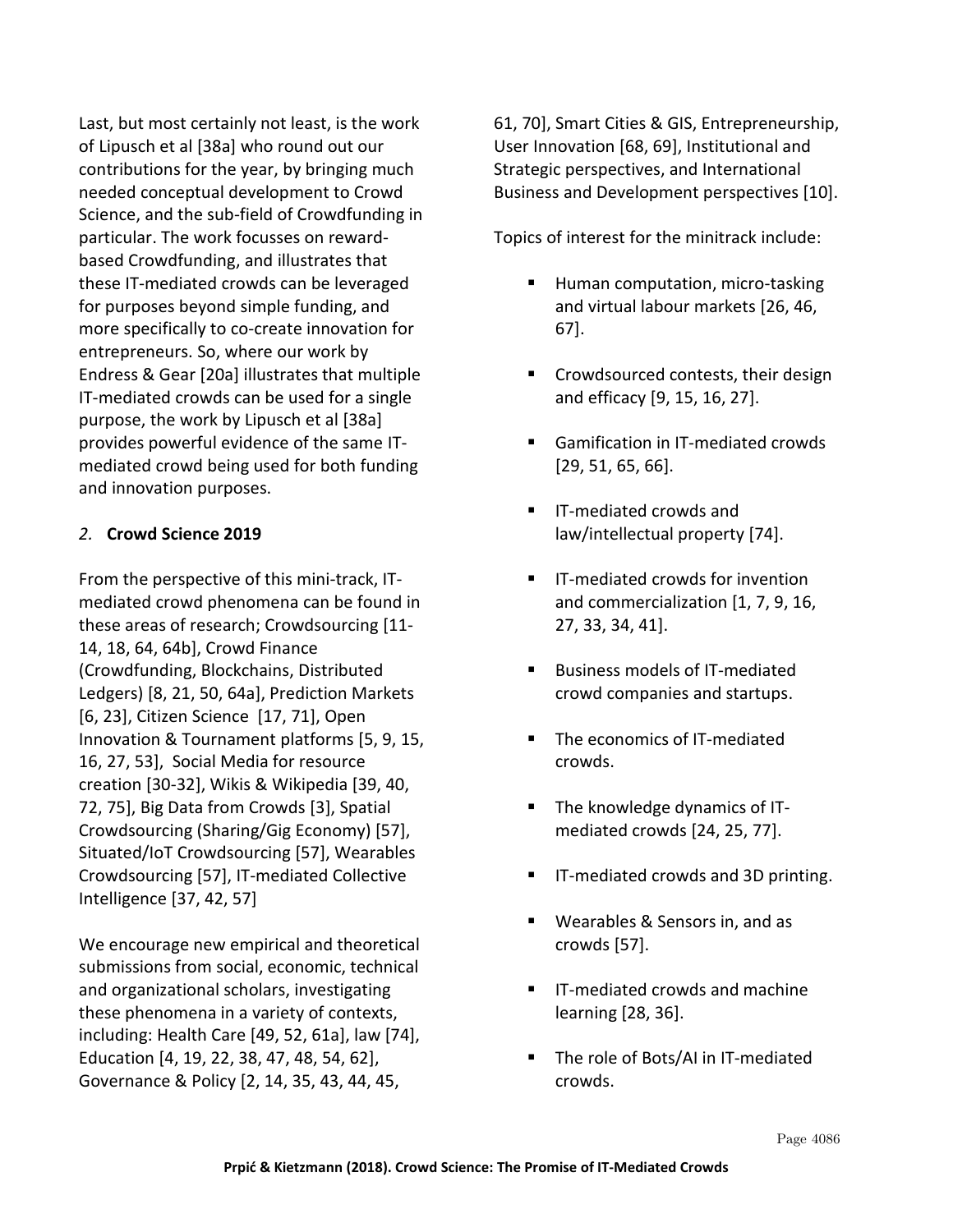- Measuring IT-mediated crowds and outcomes [16, 27, 56, 60, 63,76].
- Formal models and computational models/simulations [20].
- IT-mediated crowd platforms/intermediaries [7, 26].
- IT-mediated crowds & common-pool resources.
- Varieties of Crowd Capital [58-60, 64]
- IT-mediated crowds and Industry/competitive dynamics.
- Crowd-Member/IT/Organization dynamics [20].
- Crowd Labor movements and labor dynamics.
- Expert, non-expert, and mixed crowds [20, 61].

As track co-chairs, we endeavor to coalesce a set of compelling talks, provide developmental paper reviews, and special issues stemming from the track, focused on one or more of the areas mentioned here.

Further, we would like to express how grateful we are for all the fantastic reviews, and reviewers, that make this track what it is, by extending our heartfelt thanks to all the top-notch scholars that have helped the cause.

#### **3. References**

[1] Afuah, A., & Tucci, C.L. (2012). Crowdsourcing as a solution to distant search. Academy of Management Review. 37(3), 355-375.

[2] Aitamurto, T. (2016). Collective Intelligence in Law Reforms: When the Logic of the Crowds and the Logics of Policymaking Collide. In Proceedings of the Hawaii International Conference on System Sciences, vol. 49, pp. 5-8. 2016.

{2b] Archak, N., & Sundararajan, A. (2009). Optimal Design of Crowdsourcing Contests. In ICIS 2009 Proceedings.

[3] Amsterdamer, Y., & Milo, T. (2015). Foundations of Crowd Data Sourcing. ACM SIGMOD Record. 43(4), 5-14.

[4] Anderson, M. (2011). Crowdsourcing Higher Education: A Design Proposal for Distributed Learning. MERLOT Journal of Online Learning and Teaching. 7(4), 576-590.

[5] Archak, N., & Sundararajan, A. (2009). Optimal Design of Crowdsourcing Contests. In ICIS 2009 Proceedings.

[6] Arrow, K.J, R. Forsythe, M. Gorham, R. Hahn, R. Hanson, J.O. Ledyard, S. Levmore, R. Litan, P. Milgrom, F.D. Nelson, G.R. Neumann, M. Ottaviani, T.C. Schelling, R.J. Shiller, V.L. Smith, E. Snowberg, C.R. Sunstein, P.C. Tetlock, P.E. Tetlock, H.R. Varian, J. Wolfers, & E. Zitzewitz. (2008). The promise of prediction markets. Science. 320(5878), 877-878.

[7] Bayus, B.L. (2012). Crowdsourcing New Product Ideas over Time: An Analysis of the Dell IdeaStorm Community. Management Science. 59(1), 226-244.

[8] Belleflamme, P., Lambert, T., & Schwienbacher, A. (2013). Crowdfunding: Tapping the right crowd. Journal of Business Venturing. 29(5), 585-609.

[8a] Bernstein, M.S., Brandt, J., Miller, R.C., & Karger, D.R. (2011). Crowds in two seconds: Enabling realtime crowd-powered interfaces. In Proceedings of the 24th annual ACM symposium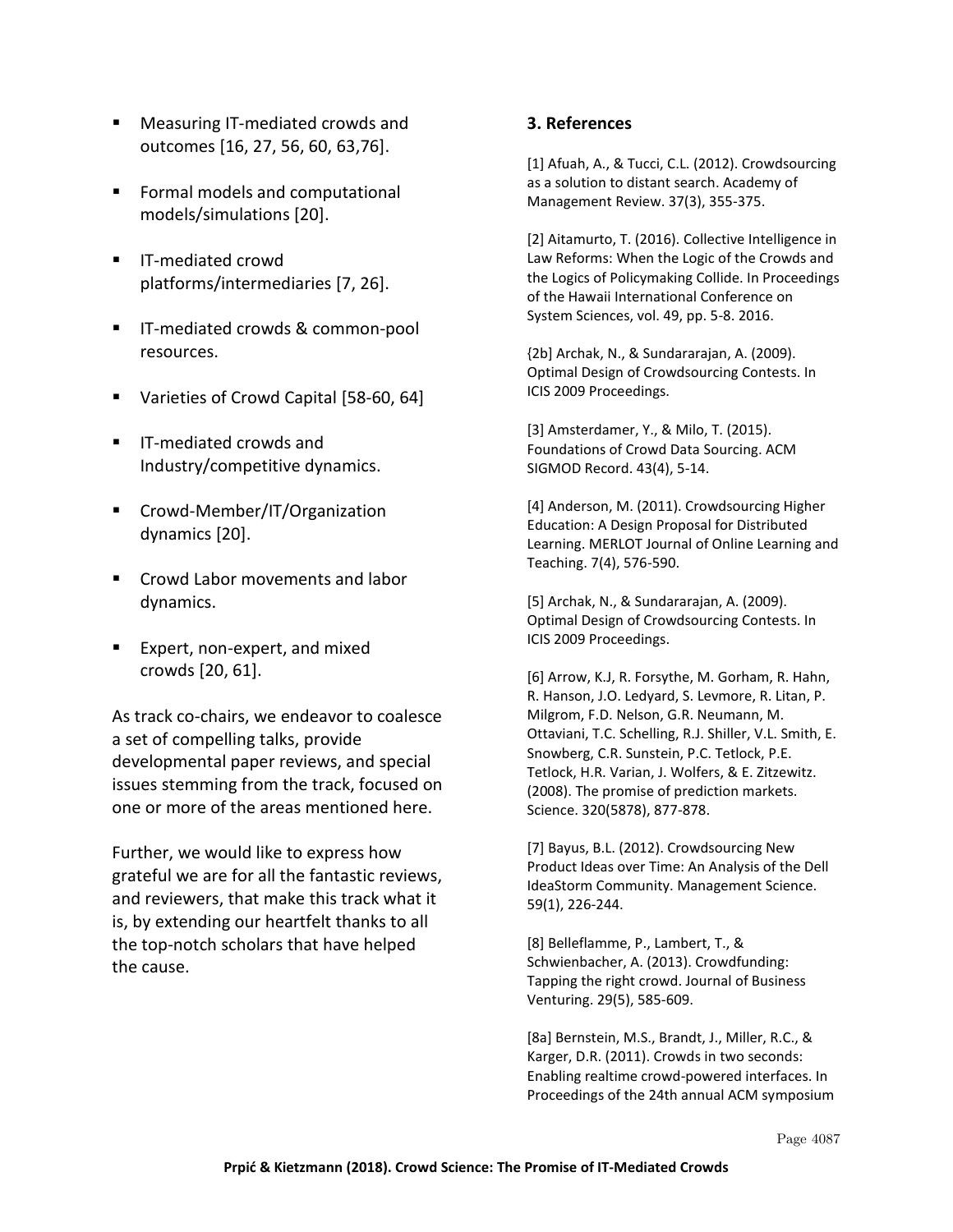on User interface software and technology (pp. 33-42). ACM.

[8b] Bernstein, M.S. (2013). Crowd-powered systems. Electrical Engineering and Computer Science. Cambridge, Massachusetts. Massachusetts Institute of Technology Ph.D. Dissertation.

[9] Blohm, I., Bretschneider, U., Leimeister, J.M., & Krcmar, H. (2011). Does collaboration among participants lead to better ideas in IT-based idea competitions? An empirical investigation. International Journal of Networking and Virtual Organisations. 9(2), 106-122.

[10] Bott, M., Gigler, B.-S., & Young, G. (2014). The Role of Crowdsourcing for Better Governance in Fragile State Contexts. International Bank for Reconstruction and Development/The World Bank.

[11] Brabham, D.C. (2008). Crowdsourcing as a model for problem solving. Convergence. 14(1), 75-90.

[12] Brabham, D.C. (2012). The Effectiveness of Crowdsourcing Public Participation in a Planning Context. First Monday. 17(12).

[13] Brabham, D.C. (2013). Crowdsourcing. Cambridge, Massachusetts; London, England: The MIT Press.

[14] Brabham, D.C. (2013). Using Crowdsourcing in Government. IBM Center for the Business of Government.

[14b] Burtch, G., Ghose, A., & Wattal, S. (2013). An empirical examination of the antecedents and consequences of contribution patterns in crowdfunded markets. Information Systems Research. 24(3), 499-519.

[15] Chesbrough, H.W, (2003). Open Innovation: The new imperative for creating and profiting from technology. Boston: Harvard Business School Press.

[16] Chua, R.Y.J., Roth, Y., & Lemoine, J.-F. (2015). The Impact of Culture on Creativity How Cultural Tightness and Cultural Distance Affect

Global Innovation Crowdsourcing Work. Administrative Science Quarterly. 60(2), 189-227

[17] Crowston, K., & Prestopnik, N. (2013). Motivation and Data Quality in a Citizen Science Game: A Design Science Evaluation. In Proceedings of the 46th Annual Hawaii International Conference on System Sciences. IEEE Computer Society.

[17a] Cullina, E., Conboy, K. & Morgan, L. (2016). Choosing the Right Crowd: An Iterative Process for Crowd Specification in Crowdsourcing Initiatives. In System Sciences (HICSS), 2016 49th Hawaii International Conference on (pp. 4355- 4364). IEEE.

[18] De Vreede, T., Nguyen, C., De Vreede, G. J., Boughzala, I., Oh, O., & Reiter-Palmon, R. (2013). A Theoretical Model of User Engagement in Crowdsourcing. In Collaboration and Technology Lecture Notes in Computer Science Volume 8224 (pp. 94-109). Springer Berlin Heidelberg.

[18a] Difallah, D.E., Catasta, M., Demartini, G., Ipeirotis, P.G., & Cudré-Mauroux, P. (2015). The dynamics of micro-task crowdsourcing: The case of amazon mturk. In Proceedings of the 24th International Conference on World Wide Web (pp. 238-247). ACM.

[19] Dron, J., & Anderson, T. (2014). Teaching Crowds: Learning and Social Media. Edmonton, AB:AU Press, Athabasca University.

[20] Easley, D., & Kleinberg, J. (2010). Networks, crowds, and markets: Reasoning about a highly connected world. Cambridge University Press.

[20a] Endress, T., & Gear, T. (2018). Deliberated Intuition for Groups: An Explanatory Model for Crowd Predictions in the Domain of Stock-Price Forecasting. In Hawaii International Conference on System Sciences (HICSS 2018). IEEE.

[20b] Gellers, J.C. (2016). Crowdsourcing global governance: sustainable development goals, civil society, and the pursuit of democratic legitimacy. International Environmental Agreements: Politics, Law and Economics. 16(3), 415-432.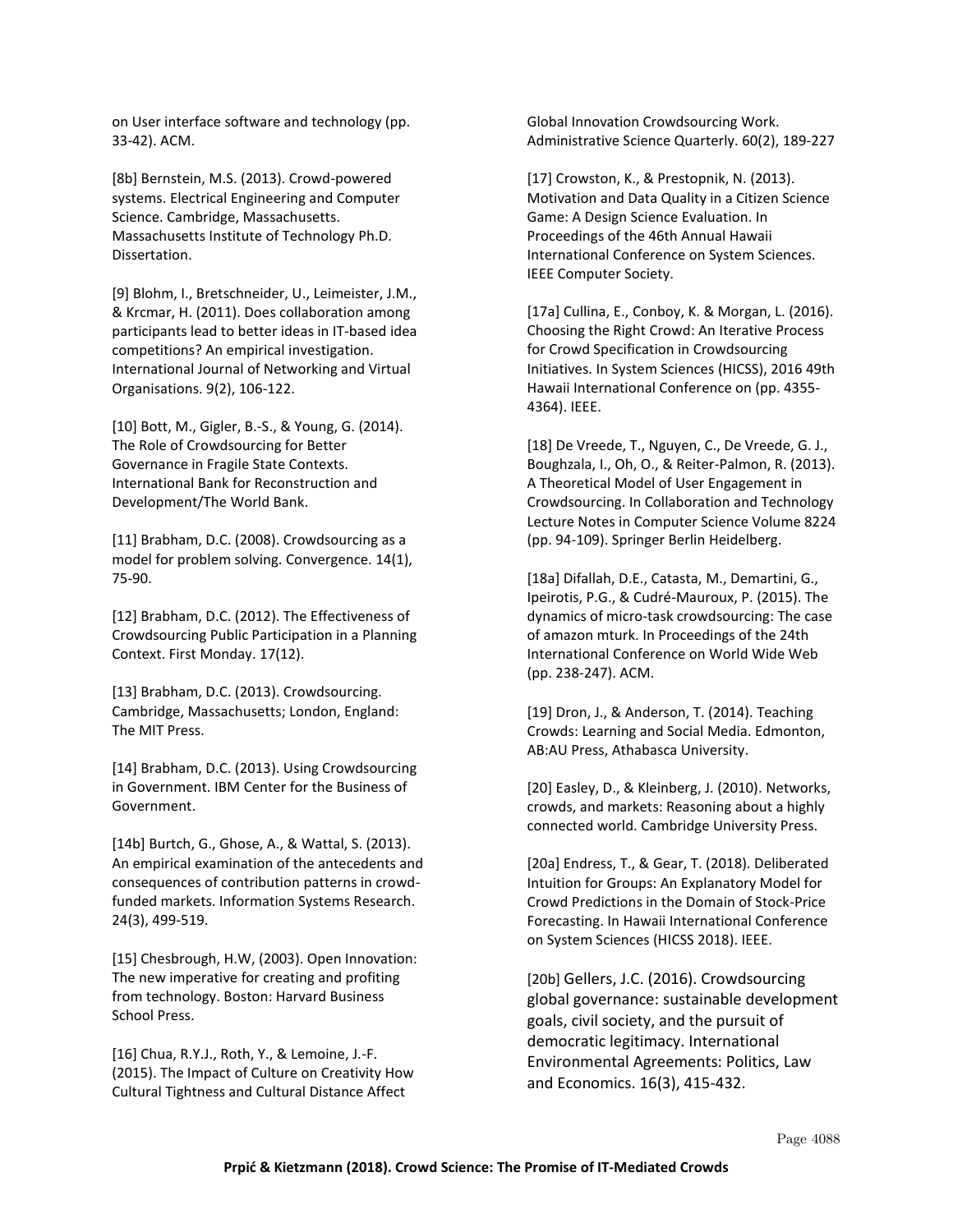[21] Gerber, E. M., & Hui, J. (2013). Crowdfunding: Motivations and deterrents for participation. ACM Transactions on Computer-Human Interaction (TOCHI). 20(6), 34.

[21a] Gray, M.L., Suri, S., Ali, S.S., & Kulkarni, D. (2016). The crowd is a collaborative network. In Proceedings of the 19th ACM Conference on Computer-Supported Cooperative Work & Social Computing (pp. 134- 147). ACM.

[21b} Greenberg, J. & Mollick, E. (2016). Activist Choice Homophily and the Crowdfunding of Female Founders. Administrative Science Quarterly.

[22] Hacker, S.B.H. (2014). Duolingo: Learning a Language while Translating the Web. Doctoral Dissertation. Carnegie Mellon University.

[22a] Hall, M., Mazarakis, A., Peters, I., Chorley, M., Caton, S., Mai, J.-E., & Strohmaier, M. (2016). Following User Pathways: Cross Platform and Mixed Methods Analysis. In CHI'16 Extended Abstracts. San Jose, USA: ACM Press.

[23] Hankins, R & A, Lee. (2011). Crowd sourcing and prediction markets. CHI 2011. May 7-12, 2011, Vancouver, BC, Canada.

[23a] Hayek, F.A. (1945). The Use of Knowledge in Society. The American Economic Review. 35(4), 519–530.

[23b] Haythornthwaite, C. (2009). Crowds and communities: Light and heavyweight models of peer production. In System Sciences, 2009. HICSS'09. 42nd Hawaii International Conference on (pp. 1-10). IEEE.

[24] Hong, L., & Page, S.E. (2001). Problem solving by heterogeneous agents. Journal of economic theory. 97(1), 123-163.

[25] Hong, L., & Page, S.E. (2004). Groups of diverse problem solvers can outperform groups of high-ability problem solvers. Proceedings of the National Academy of Sciences of the United States of America. 101(46), 16385-16389.

[26] Ipeirotis, P.G., & Paritosh, P.K. (2011). Managing crowdsourced human computation: a tutorial. In Proceedings of the 20th international conference companion on World Wide Web. (pp. 287–288). ACM.

[27] Jeppesen, L.B., & Lakhani, K.R. (2010). Marginality and Problem-Solving Effectiveness in Broadcast Search. Organization Science. 21(5), 1016-1033.

[28] Kamar, E., S. Hacker, & E. Horvitz, (2012). Combining human and machine intelligence in large-scale crowdsourcing. In Proceedings of the 11th International Conference on Autonomous Agents and Multiagent Systems. Volume 1 (pp. 467-474).

[29] Kacorri, H., K. Shinkawa, & S. Saito. (2014). Introducing game elements in crowdsourced video captioning by non-experts. In Proceedings of the 11th Web for All Conference (p.29). ACM.

[30] Kietzmann, J.H., K. Hermkens, I.P. McCarthy, & B.S. Silvestre, (2011). Social media? Get serious! Understanding the functional building blocks of social media. Business Horizons. 54(3), 241-251.

[31] Kietzmann, J.H., Silvestre, B.S., McCarthy, I.P., & Pitt, L.F. (2012). Unpacking the social media phenomenon: towards a research agenda. Journal of Public Affairs. 12(2), 109-119.

[32] Kietzmann, J., & Canhoto, A. (2013). Bittersweet! Understanding and managing electronic word of mouth. Journal of Public Affairs. 13(2), 146-159.

[32a] Kietzmann, J. & Prpić, J. (2016). Introduction to the Organizational Use of IT-Mediated Crowds Minitrack. 49th Hawaii International Conference on System Sciences (HICSS), Koloa, HI, USA, 2016, pp. 4354-4354.

[32b] Kietzmann, J., (2017). Crowdsourcing: A revised definition and introduction to new research, Business Horizons. Forthcoming.

[33] King, A., & Lakhani, K.R. (2013). Using Open Innovation to Identify the Best Ideas. MIT Sloan Management Review. 55(1), 41-48.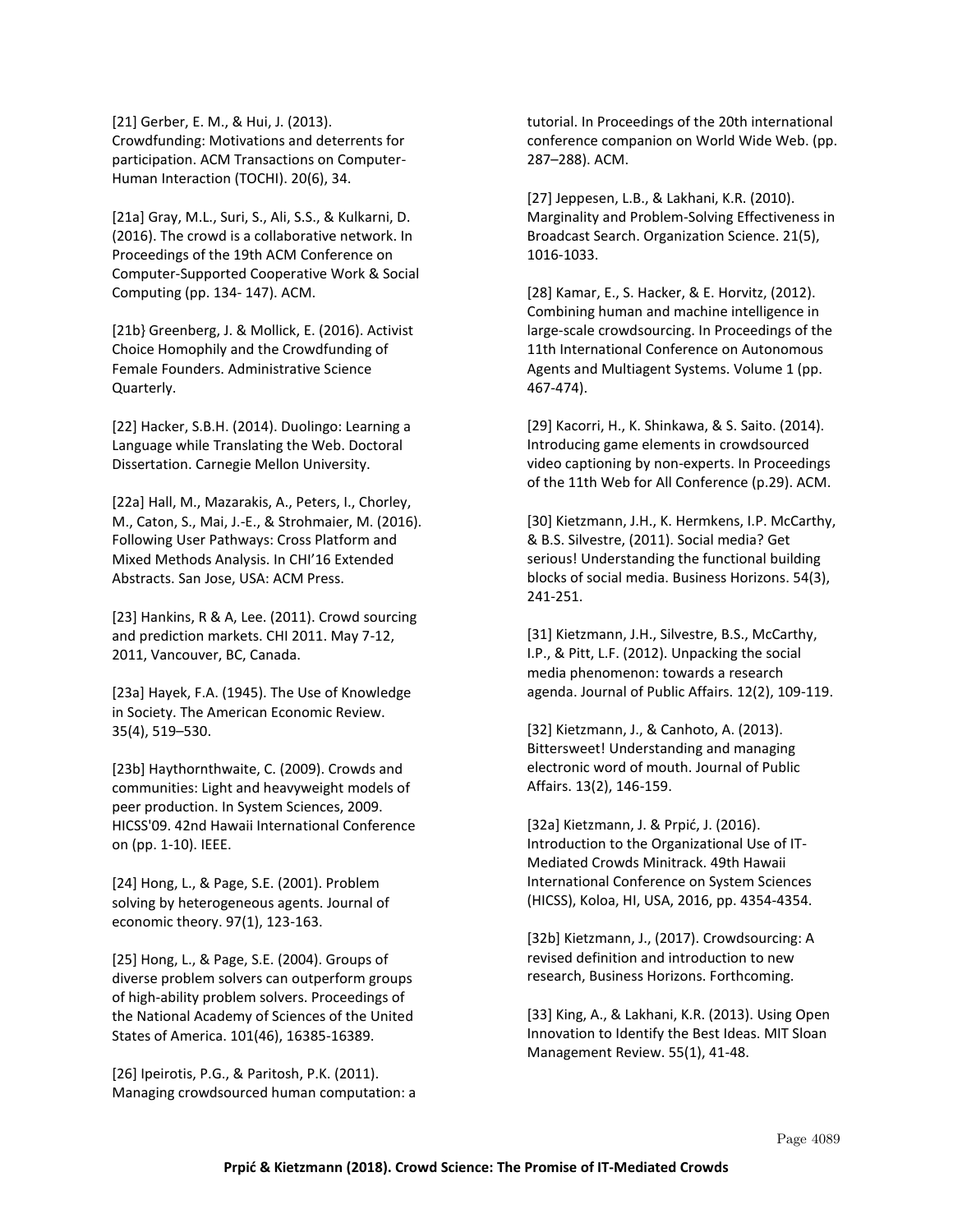[33a] Kingsley, S.C., Gray, M.L., & Suri, S. (2015). Accounting for market frictions and power asymmetries in online labor markets. Policy & Internet, 7(4), 383-400.

[33b] Krause, M., Hall, M., Williams, J.J., Paritosh, P., Prpić, J., & Caton, S. 2016. Connecting Online Work and Online Education at Scale. In CHI, Extended Abstracts on Human Factors in Computing Systems. pp. 3536– 3541. ACM.

[34] Lakhani, K., & Panetta, J.A. (2007). The Principles of Distributed Innovation. Innovations: Technology, Governance, Globalization. 2(3), 97- 112.

[35] Landemore, H. (2014). Inclusive Constitution-Making: The Icelandic Experiment. Journal of Political Philosophy.

[35a] Lease, M., J. Hullman, J.P. Bigham, M. Bernstein, J. Kim, W. Lasecki, S. Bakhshi, T. Mitra, & R. C. Miller. (2013). Mechanical turk is not anonymous. Social Science Research Network.

[35b] Lee, J., & Seo, D. (2016). Crowdsourcing not all sourced by the crowd: An observation on the behavior of Wikipedia participants. Technovation. 55, 14-21.

[36] Lee, D., (2013). Scientific Analysis by the Crowd: A System for Implicit Collaboration between Experts, Algorithms, and Novices in Distributed Work. Doctoral Thesis.

[36b] Lehdonvirta, V., & Bright, J. (2015). Crowdsourcing for Public Policy and Government. Policy & Internet, 7(3), 263-267.

[36a] Leicht, N. (2018). Given Enough Eyeballs, all Bugs are Shallow–A Literature Review for the Use of Crowdsourcing in Software Testing. In Hawaii International Conference on System Sciences (HICSS 2018). IEEE.

[37] Levy, P. (1997). Collective Intelligence: Mankind's Emerging World in Cyberspace. Perseus Books: Cambridge, MA, USA.

[38] Li, S.W.D., & P. Mitros. (2015). Learnersourced recommendations for remediation. 2015 IEEE 15th International Conference on Advanced Learning Technologies (ICALT). pp. 411-412.

[38a] Lipusch, N., Dellermann, D., Oeßte-Reis, S., & Ebel, P. (2018). Innovating Beyond the Fuzzy Front End: How to Use Reward-Based Crowdfunding to Co-create with Customers. In Hawaii International Conference on System Sciences (HICSS 2018). IEEE.

[38b] Lukyanenko., R., Jeffrey Parsons & Yolanda F. Wiersma (2014). The IQ of the Crowd: Understanding and Improving Information Quality in Structured User-Generated Content. Information Systems Research. 25:4, 669-689.

[39] Majchrzak, A. (2006). Enabling customercentricity using wikis and the wiki way. Journal of Management Information Systems. 23(3), 17-43.

[40] Majchrzak, A., Wagner, C., & Yates, D. (2006). Corporate wiki users: results of a survey. In Proceedings of the 2006 international symposium on Wikis. ACM, 2006.

[41] Majchrzak, A., & Malhotra, A. (2013). Towards an information systems perspective and research agenda on crowdsourcing for innovation. The Journal of Strategic Information Systems. 22(4), 257-268.

[42] Malone, T. W., Laubacher, R., & Dellarocas, C. (2010). The collective intelligence genome. MIT Sloan Management Review, 51(3), 21.

[42a] Mamonov, S., Malaga, R., & Rosenblum, J. (2017). An Exploratory Analysis of Title II Crowdfunding Success. In Proceedings of the 50th Hawaii International Conference on System Sciences.

[43] Mergel, I. (2012). Distributed Democracy: Seeclickfix.com for Crowdsourced Issue Reporting. Social Science Research Network.

[44] Mergel, I., & K.C. Desouza. (2013). Implementing Open Innovation in the Public Sector: The Case of Challenge. gov. Public Administration Review. 73(6), 882-90.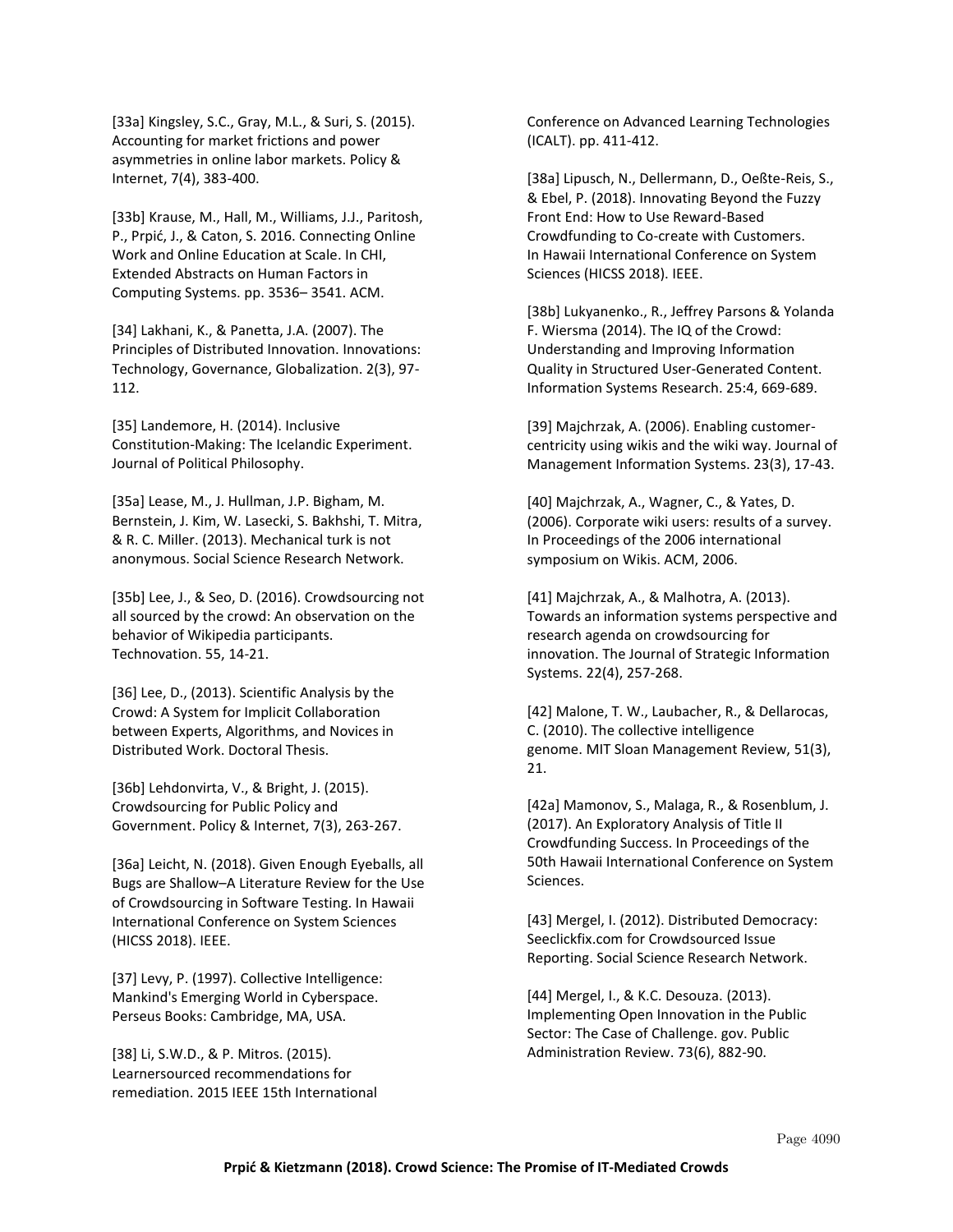[45] Mergel, I., S.I. Bretschneider, C. Louis, & J. Smith. (2014). The Challenges of Challenge.Gov: Adopting Private Sector Business Innovations in the Federal Government. In Proceedings of the 47th Hawaii International Conference on System Sciences. IEEE.

[46] Michelucci, P. (2013). Synthesis and Taxonomy of Human Computation. In Handbook of Human Computation (pp. 83–86). Springer.

[46a] Michelucci, P., & Dickinson, J. L. (2016). The power of crowds. Science. 351(6268), 32-33.

[47] Mitros, P. (2015). Learnersourcing of complex assessments. L@S '15: Proceedings of the Second (2015) ACM Conference on Learning @ Scale. pp. 317-320.

[48] Mitros, P., & F. Sun. (2014). Creating educational resources at scale. ICALT '14: Proceedings of the 2014 IEEE 14th International Conference on Advanced Learning Technologies. pp. 16-18.

[49] Mitry, D., T. Peto, S. Hayat, J.E. Morgan, K.T. Khaw, & P.J. Foster, (2013). Crowdsourcing as a Novel Technique for Retinal Fundus Photography Classification: Analysis of Images in the EPIC Norfolk Cohort on Behalf of the Biobank Eye and Vision Consortium. PloS one. 8(8).

[50] Mollick, E. (2014). The dynamics of crowdfunding: An exploratory study. Journal of business venturing. 29(1), 1-16.

[50a] Mollick, E., & Nanda, R. (2015). Wisdom or madness? Comparing crowds with expert evaluation in funding the arts. Management Science. 62(6), 1533-1553.

[50b] Mollick, E. & Robb, A. (2016). Democratizing Innovation and Capital Access. California management review. 58(2), 72-87.

[51] Morschheuser, B., Hamari, J., & Koivisto, J. (2016). Gamification in crowdsourcing: a review. In 2016 49th Hawaii International Conference on System Sciences. IEEE.

[52] Mortensen, J.M., M.A. Musen, & N.F. Noy. (2013). Crowdsourcing the verification of

relationships in biomedical ontologies. AMIA Annual Symposium. pp. 1,020-1,029.

[53] Morgan, J., & Wang, R. (2010). Tournaments for Ideas. California Management Review. 52(2), 77-97.

[53a] Mrass, V., Peters, C., & Leimeister, J. M. (2018). Managing Complex Work Systems via Crowdworking Platforms: The Case of Hamburger Hochbahn and Phantominds. In Hawaii International Conference on System Sciences (HICSS 2018). IEEE.

[54] Nickerson, J.V. (2013). Crowd work and collective learning. In: A. Littlejohn and A. Margaryan (eds). Technology-enhanced professional learning: Processes, practices, and tools. New York: Routledge, pp. 39-49.

[55] Noveck, B.S. (2009). Wiki-Government. How Technology Can Make Government Better, Democracy Stronger, and Citizens More Powerful. Washington, DC: Brookings Institution.

[56] Piezunka, H., & Dahlander, L. (2015). Distant Search, Narrow Attention: How Crowding Alters Organizations' Filtering of Suggestions in Crowdsourcing. Academy of Management Journal. 58(3), 856-880.

[56a] Piller, F.T., & Walcher, D. (2006). Toolkits for idea competitions: a novel method to integrate users in new product development. R&D Management. 36(3), 307-318.

[56b] Piscopo, A., Phethean, C., & Simperl, E. (2017). Wikidatians are Born: Paths to Full Participation in a Collaborative Structured Knowledge Base. In Proceedings of the 50th Hawaii International Conference on System Sciences.

[57] Prpić, J. (2016). Next Generation Crowdsourcing for Collective Intelligence. Collective Intelligence Conference, 2016. Stern School of Business, NYU.

[58] Prpić, J., & Shukla, P. (2013). The Theory of Crowd Capital. In Proceedings of the 46th Hawaii International Conference on Systems Sciences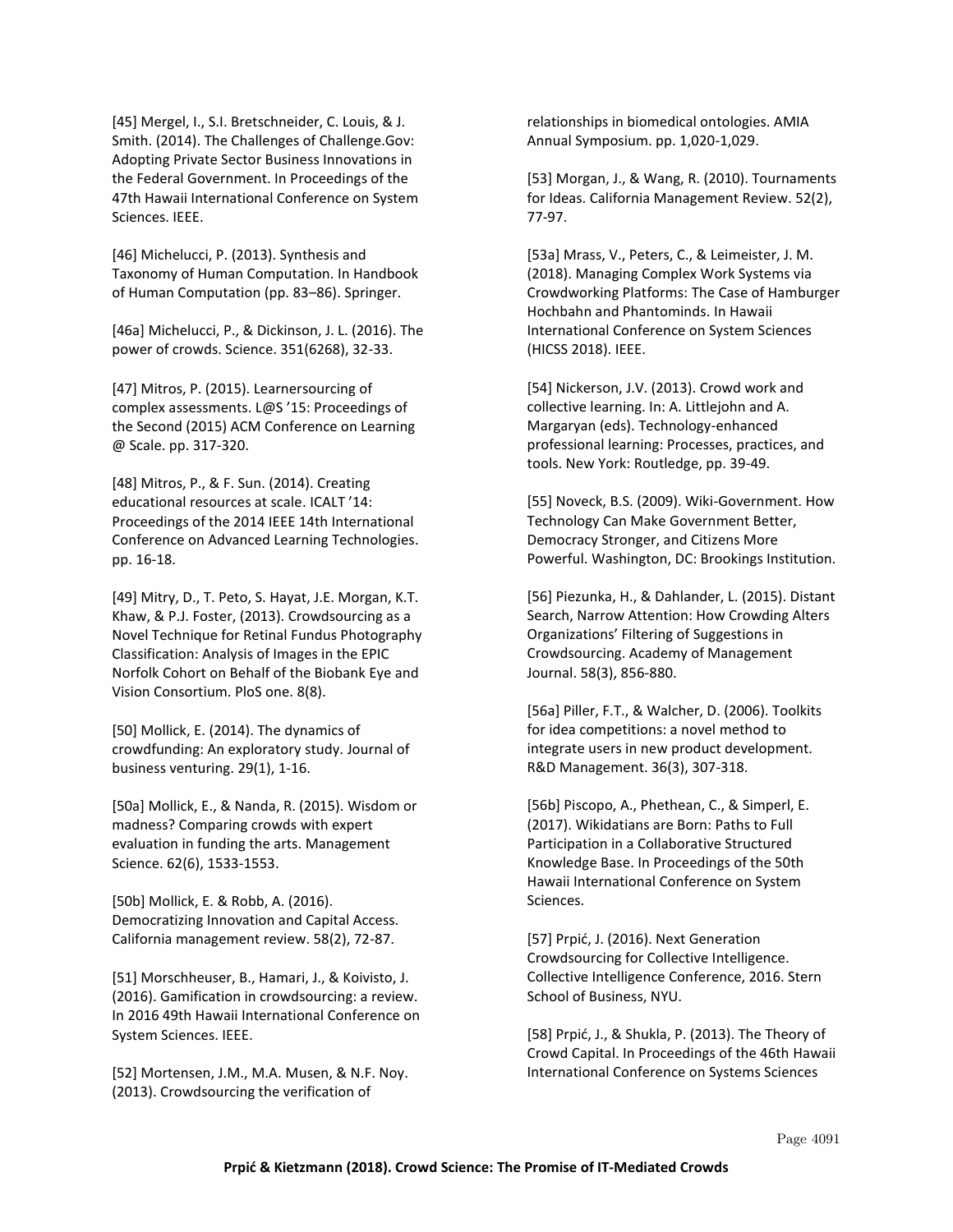(pp. 3505–3514). Maui, Hawaii: IEEE Computer Society.

[59] Prpić, J., & Shukla, P. (2014). The Contours of Crowd Capability. In Proceedings of the 47th Annual Hawaii International Conference on System Sciences (pp. 3461–3470). Big Island Hawaii: IEEE Computer Society.

[59a] Prpić, J., Taeihagh, A., & Melton, J. (2014). Crowdsourcing the Policy Cycle. Collective Intelligence 2014. MIT Center for Collective Intelligence.

[59b] Prpić, J., Jackson, P., & Nguyen, T. (2014). A Computational Model of Crowds for Collective Intelligence. Collective Intelligence 2014. MIT Center for Collective Intelligence.

[59c] Prpić, J., Shukla, P., Roth, Y., & Lemoine, J.F., (2014). Is the World Flat? Unpacking the Geography of Crowd Capital. 12th Annual Open & User Innovation Conference. Harvard Business School.

[59d] Prpić, J., & Shukla, P., (2014). Crowd Capital in the Governance Contexts. IPP2014: Crowdsourcing for Politics and Policy, Oxford Internet Institute, University of Oxford.

[59e] Prpić, J., Taeihagh, A., & Melton, J. (2014). A Framework for Policy Crowdsourcing. IPP2014: Crowdsourcing for Politics and Policy, Oxford Internet Institute, University of Oxford.

[59f] Prpić, J., Taeihagh, A., & Melton, J. (2014). Experiments on Crowdsourcing Policy Assessment. IPP2014: Crowdsourcing for Politics and Policy, Oxford Internet Institute, University of Oxford.

[60] Prpić, J., & Shukla, P. (2016). Crowd Science: Models, Measurements, and Methods. Proceedings of the 49th Annual Hawaii International Conference on System Sciences, Big Island Hawaii, January 6-9, Computer Society Press, 2016.

[61] Prpić, J., Taeihagh, A., & Melton, J. (2015). The Fundamentals of Policy Crowdsourcing. Policy & Internet. 7(3).

[61a] Prpić, J., (2015). Health Care Crowds: Collective Intelligence in Public Health. Collective Intelligence 2015. Center for the Study of Complex Systems, University of Michigan.

[62] Prpić, J., Melton, J., Taeihagh, A., & Anderson, T. (2015). MOOCs and Crowdsourcing: Massive Courses and Massive Resources with Crowds. First Monday.20(12).

[63] Prpić, J., Shukla, P., Roth, Y., & Lemoine, J.F. (2015). A Geography of Participation in IT-Mediated Crowds. Proceedings of the 48th Annual Hawaii International Conference on System Sciences, Kauai, Hawaii, January 5-8, Computer Society Press, 2015.

[64] Prpić, J., Shukla, P., Kietzmann, J., & McCarthy, I. (2015). How to Work a Crowd: Developing Crowd Capital through Crowdsourcing. Business Horizons. 8(1), 77-85.

[64a] Prpić, J. (2017). Unpacking Blockchains. Collective Intelligence 2017. Tandon School of Engineering, NYU.

[64b] Prpić, J. (2017). Specifying and Operationalizing an Organizational Theory of Crowdsourcing. PhD Thesis. Lulea University.

[64c] Retelny, D, S., Robaszkiewicz, A.,To, W. S. Lasecki, J., Patel, N., Rahmati, T., Doshi, M., Valentine & M.S. Bernstein. (2014). Expert crowdsourcing with flash teams. In Proceedings of the 27th annual ACM symposium on User interface software and technology, pp. 75- 85. ACM, 2014.

[65] Robson, K., Plangger, K., Kietzmann, J. H., McCarthy, I., & Pitt, L. (2015). Is it all a game? Understanding the principles of gamification. Business Horizons. 58(4), 411-420.

[66] Robson, K., Plangger, K., Kietzmann, J. H., McCarthy, I., & Pitt, L. (2016). Game on: Engaging customers and employees through gamification. Business Horizons. 59(1), 29-36.

[66a] Rothschild, D. & Sethi, R. (2016). Trading strategies and market microstructure: Evidence from a prediction market. Journal of Prediction Markets. 10(1), 29.